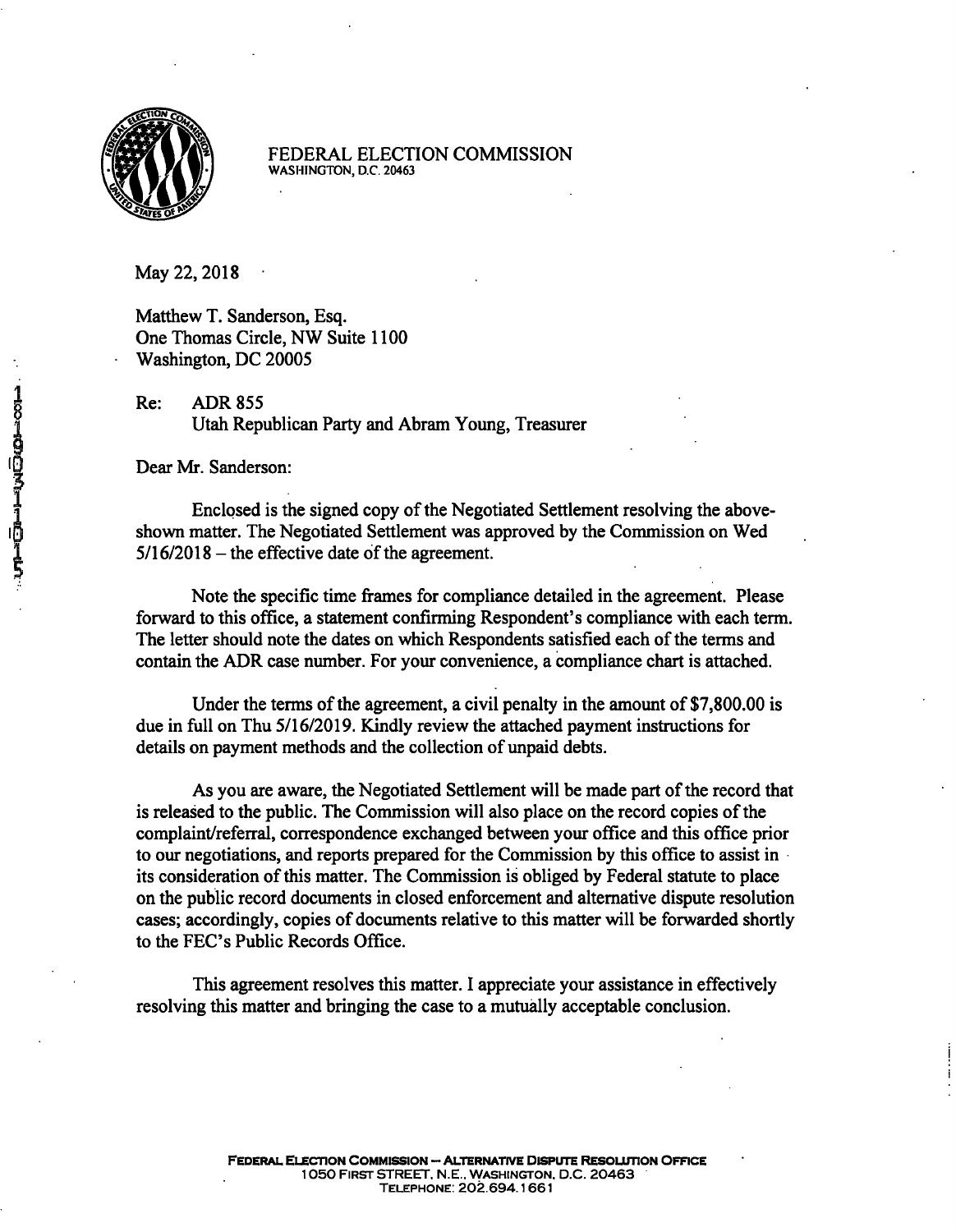Sincerely, Krista J. Roche

Krista J. Roche **Director** Alternative Dispute Resolution Office

Enc: Payment Instructions Compliance Chart Negotiated Settlement

cc: Gwendolyn Holmes, Finance and Accounting Office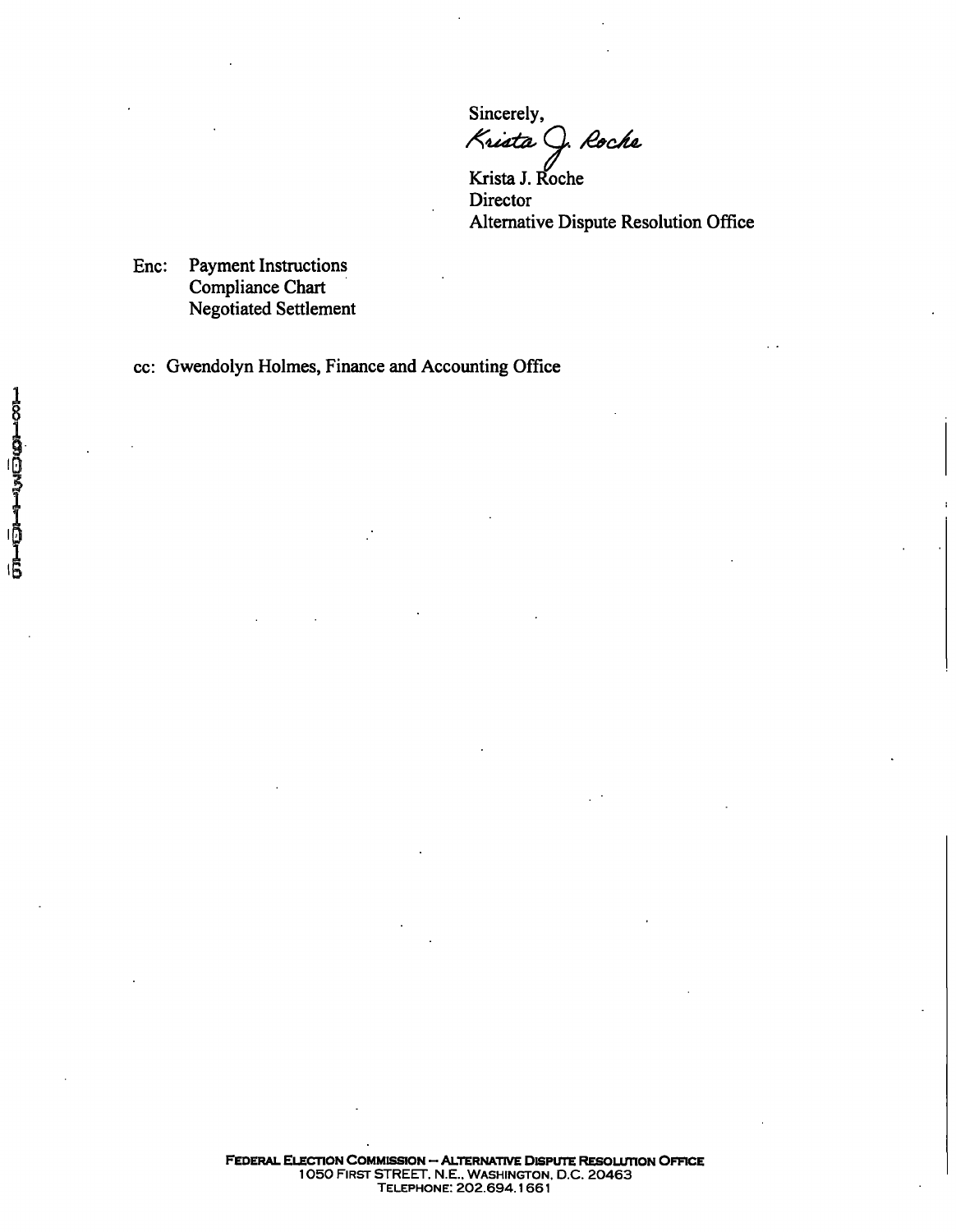

FEDERAL ELECTION COMMISSION **WASIIING'lt>N. I).C. 20463** 

> **Case Number ADR 8SS Source; AD A17-28 Case Name: Utah Republican Party**

## **NEGOTIATED SETTLEMENT**

This matter was initiated by the Federal Election Commission (Commission) pursuant to information ascertained in the normal course of carrying out its supervisory responsibilities. Following review of the matter, and in an effort to promote compliance with the Federal Election Campaign Act of 1971, as amended, (FECA) and resolve this matter, the Commission entered into negotiations with Matthew T. Sanderson, Esq., representing Utah Republican Party and Abram Young, in his official capacity as Treasurer (the Committee or Respondents). It is understood that this agreement will have no precedential value relative to any other matters coming before the Commission.

Negotiations between the Commission and Respondents addressed the issues raised in this referral. In full settlement of this matter, the parties agree to the following terms:

- 1. The Commission entered into this agreement as part of its responsibility for administering the FECA, and in an effort to promote compliance on the part of Respondents. The Commission's use of alternative dispute resolution procedures (ADR) is guided by "The Administrative Dispute Resolution Act of 1996," S U.S.C. § S72 and is an extension of 52 U.S.C. § 30109.
- 2. Respondents voluntarily enter into this agreement with the Commission.
- , 3. The Reports Analysis Division referred and the Audit Division transferred Respondents for a series of reporting errors and other FECA violations during the 2015-2016 election cycle, including: excessive, prohibited and other impermissible contributions and transfers; mathematical discrepancies; failure to provide supporting schedules; and allocated federal and non-federal activity.
- 4. A political committee may be referred if, after an internal review of reports filed by the committee, the Commission determines the reports do not meet the threshold requirements for substantial compliance with the FECA. 52 U.S.C. § 30109.
- 5. Respondents contend that there were personnel and resource challenges during the 2016 election cycle that may have affected the Committee's reporting. However, the Committee's new leadership contends they are committed to timely and accurate reporting under the FECA and have implemented new compliance procedures. In addition, the Committee retained an experienced compliance specialist to handle its reporting and perform reconciliations.

**ADR 855 (AD A17-28) Page 1**